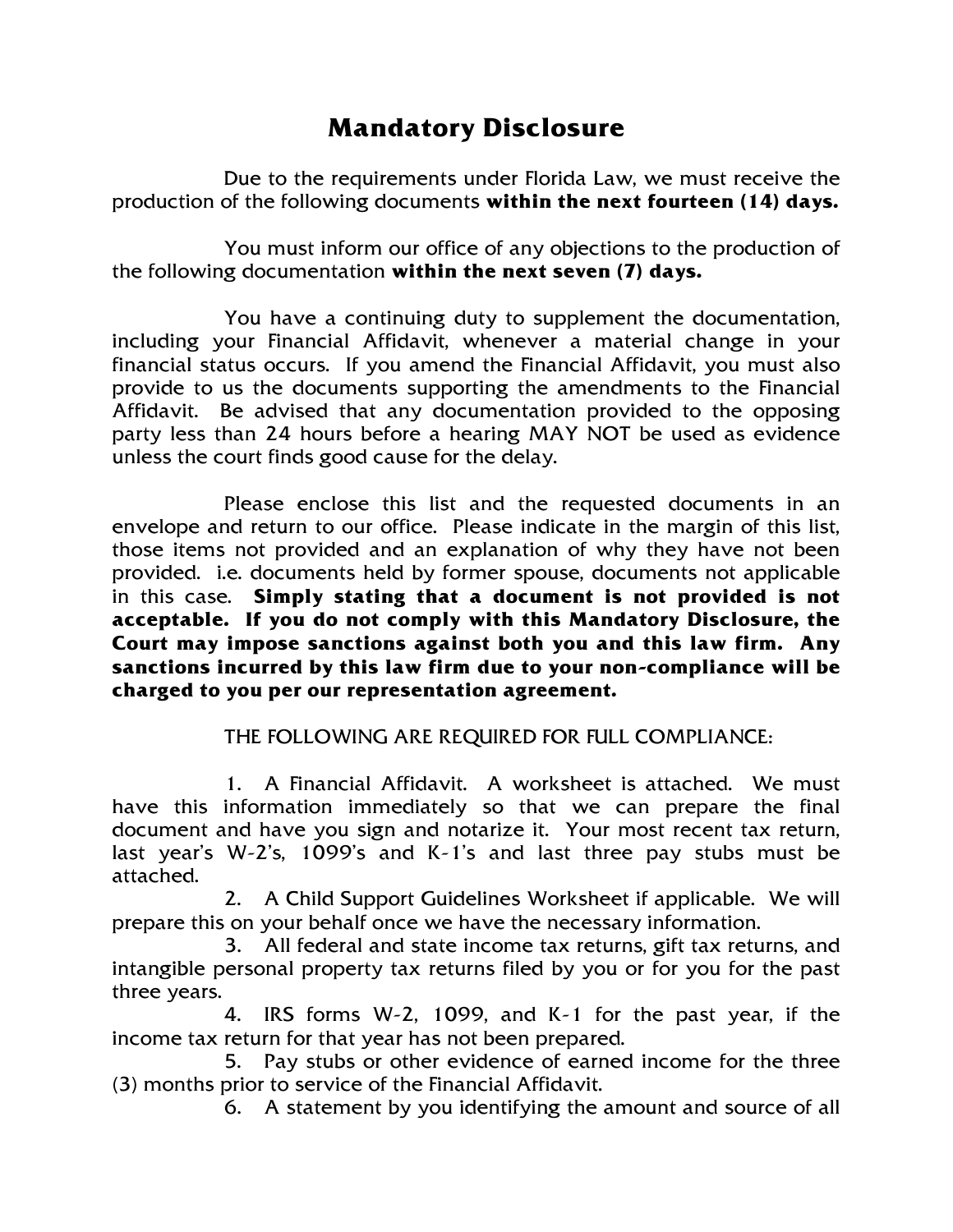income received from any source during the three (3) months prior to service of the Financial Affidavit if such income is not reflected by the pay stubs produced.

7. All loan applications and financial statements prepared or used within the last twelve (12) months preceding service of the Financial Affidavit, whether for the purpose of obtaining or attempting to obtain credit or for any other purpose.

8. All deeds within the last three (3) years, all promissory notes within the last twelve (12) months, and all present leases, in which you own or owned an interest, whether held in your name jointly with any other person or entity, in your name as trustee or guardian for any other person, or in someone else's name on your behalf.

9. All periodic statements from the last three (3) months for all checking accounts, and from the last twelve (12) months for all other accounts (for example, savings accounts, money market funds, certificates of deposit, etc.), regardless of whether or not the account has been closed, including those held in your name individually, in your name jointly with any other person or entity, in your name as trustee or guardian for any other person, or in someone else's name on your behalf.

10. All brokerage account statements in which either party to this action held within the last one (1) year or holds an interest, including those held in the party's name individually, in the party's name jointly with any other person or entity, in the party's name as trustee or guardian for any other person, or in someone else's name on the party's behalf.

11. The most recent statement for any profit sharing, retirement, deferred compensation, or pension plan (for example, IRA, 401(k), 403(b), SEP, KEOGH, or other similar account) in which you are a participant or alternate payee and the summary plan description for any retirement, profit sharing, or pension plan in which you are a participant or an alternate payee. (The summary plan description must be furnished to you upon request by the plan administrator as required by 29 U.S.C. § 1024 (b)  $(4)$ .)

12. The declarations page, the last periodic statement, and the certificate for any group insurance for all life insurance policies insuring your life or the life of your spouse, and all current health and dental insurance cards covering either of the parties and/or their dependent children.

13. Corporate, partnership and trust tax returns for the last three (3) years if you have an ownership or interest in a corporation, partnership, or trust greater than 30%.

14. All promissory notes for the last 12 months, all credit card and charge account statements and other records showing your indebtedness as of the date of the filing of this action and for the last 3 months, and all present lease agreements, whether owed in your name